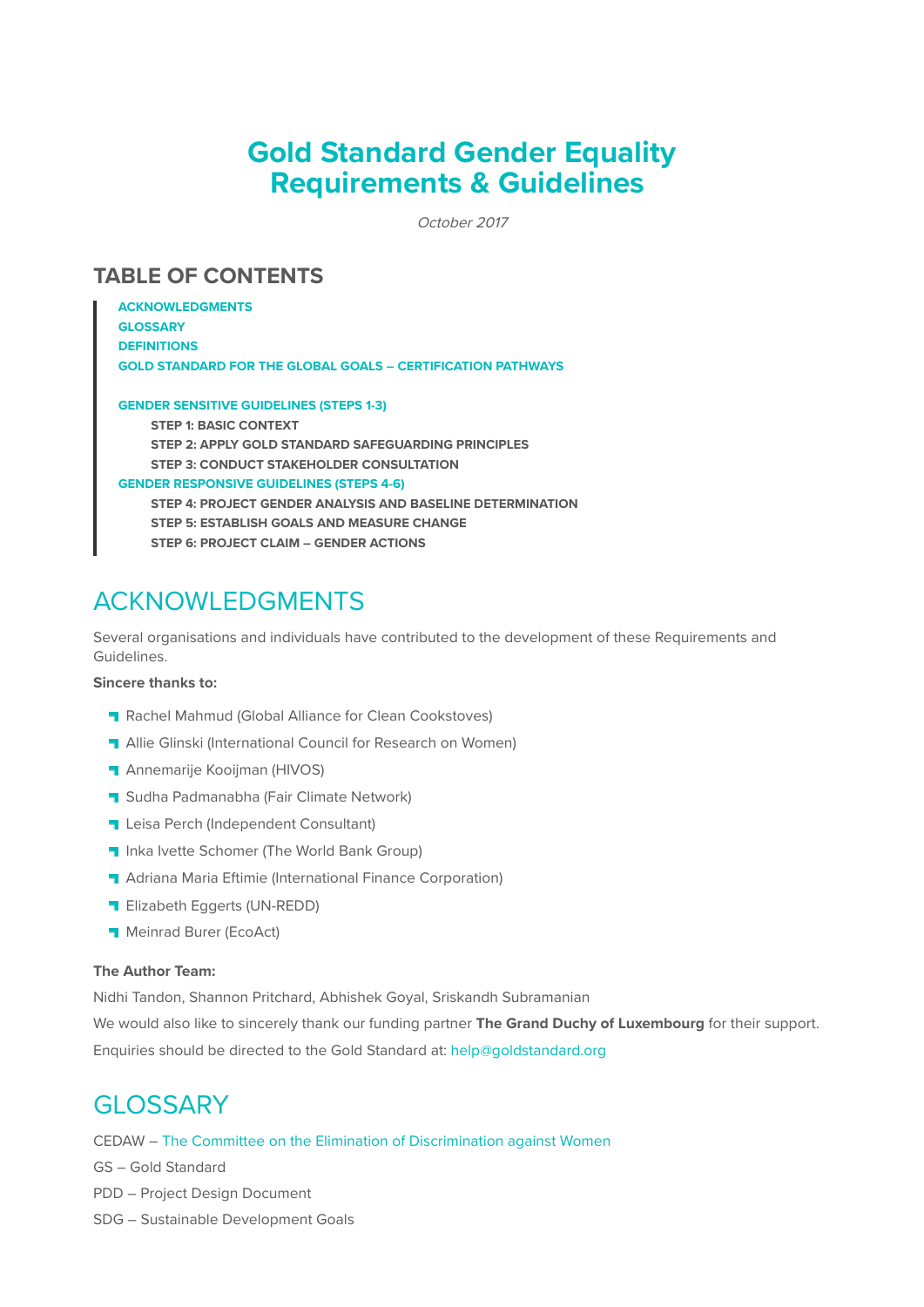# **DEFINITIONS**

**Agency:** The capacity to make decisions about one's own life and act on them to achieve a desired outcome, free of violence, retribution or fear.

**Empowerment:** The expansion of an individual's ability to shape his/her own destiny, exercise his/her own rights and make his/her own choices. Empowerment is comprised of the following dimensions: resources, agency and achievements. (Resources, defined as the necessary skills, information and opportunities; agency as the ability to define one's goals and act upon them; and achievements as the outcomes of the empowerment process.)

**Gender:** Gender refers to the social, behavioural and cultural attributes, expectations, and norms associated with being male, female or other.

**Gender equality:** As enshrined in international and national constitutions and other human rights agreements, gender equality refers to equal rights, power, responsibilities and opportunities for women and men, as well as equal consideration of the interests, needs and priorities of women and men.

Gender equity: Refers to the process of being fair to women and men. To ensure equity, measures often need to be taken to compensate (or reduce) disparity for historical and social disadvantages that prevent women and men from otherwise operating on an equitable basis. Equity leads to equality.

**Gender responsive:** Refers to the consideration of gender norms, roles and relations and to addressing inequality generated by unequal norms, roles and relations through remedial action beyond creating gender awareness.

**Gender sensitive:** Refers to raising awareness and consideration of gender norms, roles and relations but does not necessarily address inequality generated by unequal norms, roles or relations through remedial action beyond creating gender awareness.

**Social inclusion:** Refers to the process of improving the terms for individuals and groups to take part in society, and the process of improving the ability, opportunity, and dignity of those disadvantaged on the basis of their identity to take part in society.

# GOLD STANDARD FOR THE GLOBAL GOALS – CERTIFICATION PATHWAYS

As outlined in the Gold Standard Gender Policy, gender certification is available at two levels. The first level is mandatory; the second level is optional.

- 1. **Mandatory Gender-Sensitive Requirements** These requirements are mandatory for all projects (regardless of type of project) seeking Gold Standard certification. They include compliance with the Gender Safeguarding Principles and Requirements, and gender sensitive stakeholder consultations.
- 2. **Optional Gender-Responsive Guidelines** These apply only to those projects that fulfill all the Gender Sensitive Requirements and further seek gender certification at the performance level. These projects must proactively conduct gender analysis and undertake actions to intentionally address gender gaps and contribute to gender equality and women's empowerment. Such projects are then eligible to obtain Gold Standard Certified SDG Impacts<sup>TM</sup> under SDG 5 (as well as other relevant SDGs).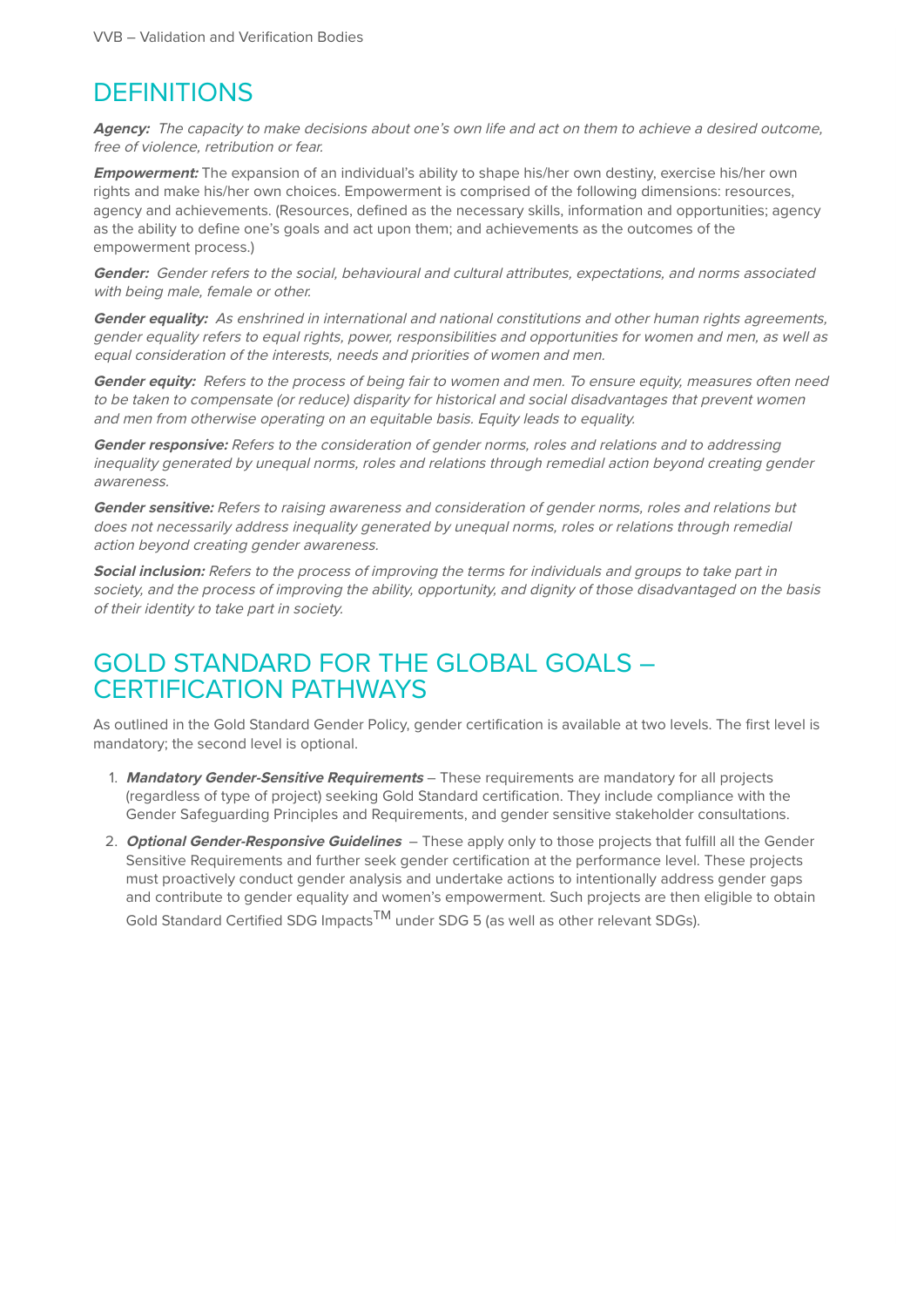# Gender-sensitive certification

.Mandatory requirements that apply to all Gold Standard certifications at the project design stage

.<br>Optional quidelines to help projects

#### Notes to Project Developers

- 1. All projects submitted for Gold Standard certification must have **GENDER-SENSITIVE PROCEDURES/ STRATEGIES AND MUST ADHERE TO THE GENDER PRINCIPLES AS ESTABLISHED IN THE GOLD STANDARD GENDER POLICY. STEPS 1 – 3** require all project developers to complete a gender safeguards assessment and gender-sensitive stakeholder consultations as part of initial project design and feasibility. Meeting these requirements enables projects to claim to be 'Gender-Sensitive'. This is a mandatory foundational requirement that applies to all Gold Standard certifications. This level of certification is based on adherence to process as described in Steps 1-3.
- 2. Project developers may further apply the optional **STEPS 4 6** to the project whereby Gold Standard will determine whether these additional steps merit 'Gender-Responsive' certification. In this case project developers commit to a **PRO-ACTIVE GENDER-RESPONSIVE APPROACH** that aligns with the targets of SDG 5 and other relevant SDGs over and above the mandatory Gender-Sensitive Requirements. This level of certification requires (i) deeper gender analysis; (ii) gender-targeted project goals and action; and (iii) project-specific gender indicators and parameters. This level of certification is based on actual project performance to achieve gender equality and is guided by Steps 4-6.

The Requirements and Guidelines are divided into these two categories through a series of six (6) steps. Project teams can apply these steps as they move through the design, implementation and submission stages through to Gold Standard for certification. The six steps supplement and complement the current Gold Standard principles and are an integral part of the project submission.

The purpose and essence of each step is captured as notes in the **green coloured box**; the mandatory questions to be answered for that step are given in the **orange coloured box** and the Requirements are given in the **blue coloured box**. Project developers are required to carefully look at the notes to understand the intent of the Step, read through the Requirements and Guidelines and submit responses in the Project Design Document (PDD) to all *mandatory* questions. Steps 1-3 require four mandatory questions to be answered; and Steps 4-5, should a project seek performance certification for gender impacts, require a further six mandatory questions to be answered. In some of the Steps, there are also some *guiding* questions to assist the project developer in meeting the requirements of the Step. Providing answers to guiding questions is not mandatory.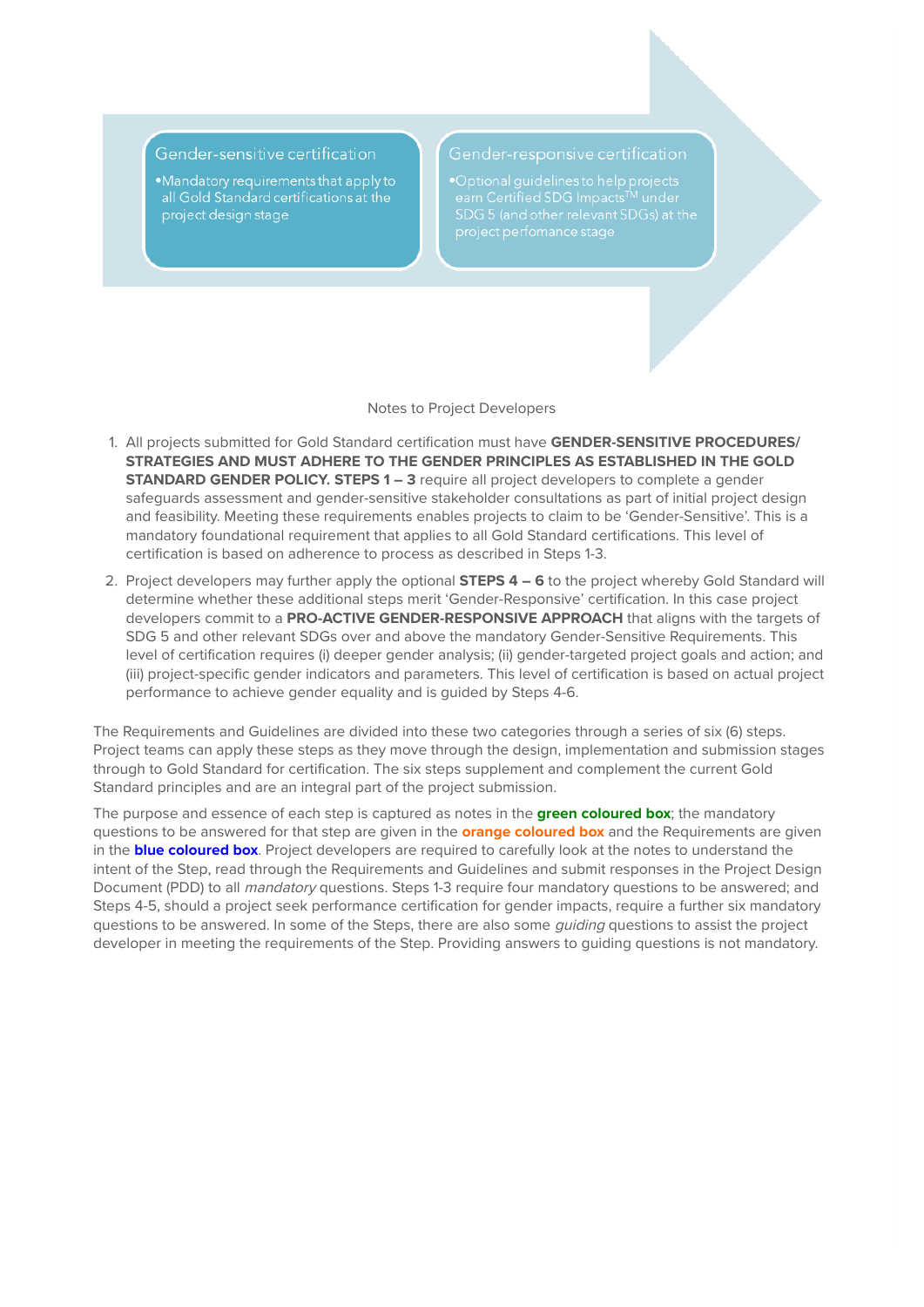

# GENDER SENSITIVE REQUIREMENTS (STEPS 1-3)

# **STEP 1: BASIC CONTEXT**

Provide evidence that the Project concept and design covers the overall societal context from a gendered perspective.

# **1.1 Align the project to the Gold Standard Gender Policy**

# **WHY IS THIS IMPORTANT?**

The main objective of the Gender Policy is to strengthen the Gold Standard and its stakeholders' responsiveness to the multiple, culturally-derived principles of gender equality and women's empowerment and to address and account for the links between gender equality, natural resources management and environmental sustainability.

# **REQUIREMENTS**

The Gender Policy applies to all projects applying for Gold Standard certification, spells out the principles for achieving Gender Responsive certification at the performance level, and through supporting technical guidance on gender, solidifies the operational requirements for stakeholder involvement and partnership in the design, implementation, and evaluation of projects.

**Question 1: Does the project reflect the key issues and requirements of Gender Sensitive design and implementation as outlined in the Gender Policy? Explain how.**

**1.2 Conduct background gender research and align project to existing national policies, strategies, and best practices.**

**Question 2: Does the project align with existing country policies, strategies and best practices? Explain how.**

Suggestions include:

- **T** Ensure that the project aligns with the national gender strategy (if host country has one) or other public policy for gender equality and women's empowerment;
	- **Align the project with other national development strategies that promote equal opportunities,** whether in the intervention region or the sector;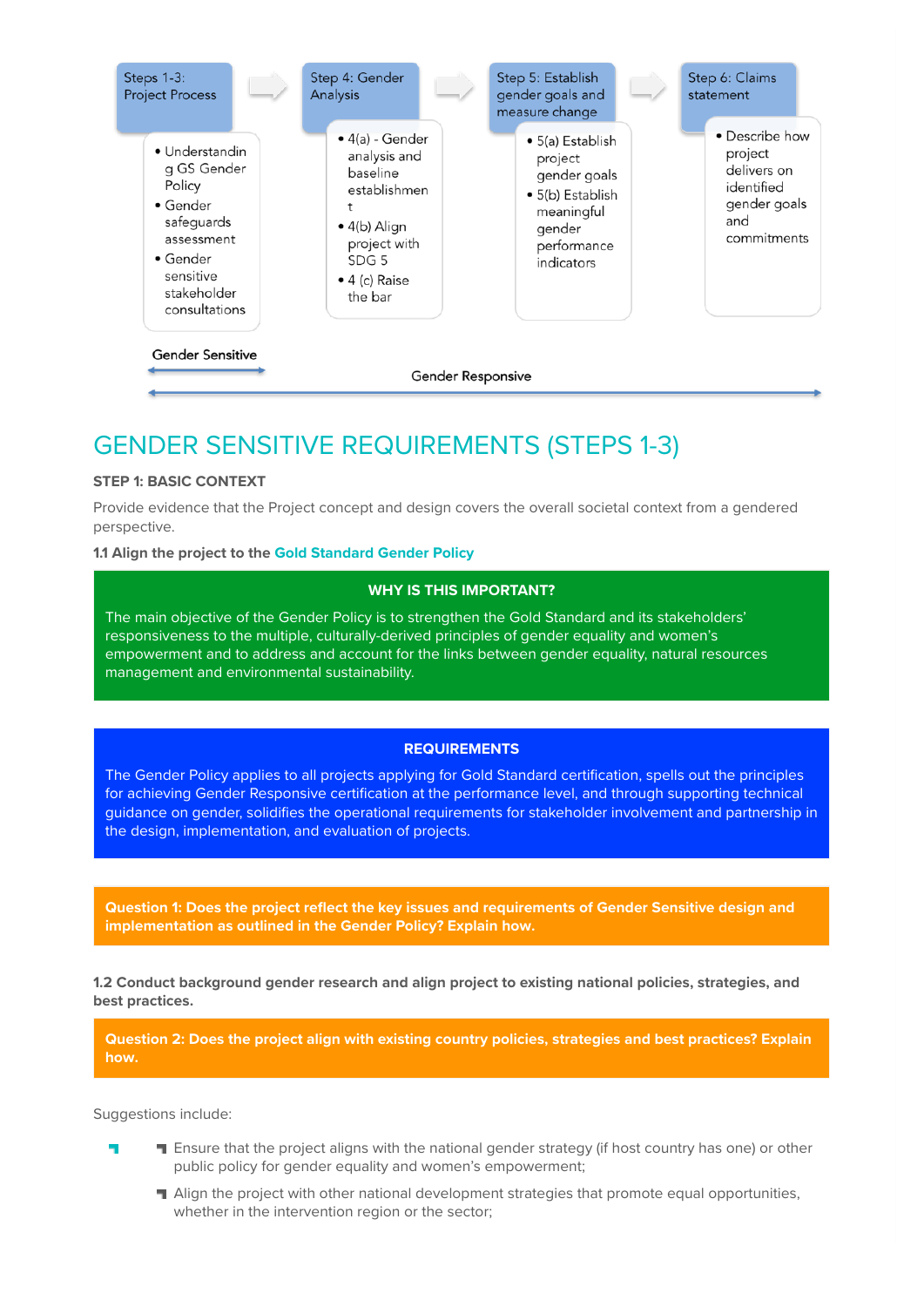- Refer to lessons learned from comparable development projects or programmes in the region that provide useful context on gender issues, risks and opportunities;
- **T** Refer to the national report to The Committee on the Elimination of Discrimination against Women (CEDAW) for data or context relevant to the project.

# **STEP 2: APPLY GOLD STANDARD SAFEGUARDING PRINCIPI FS**

#### **REQUIREMENTS**

Apply the Gold Standard Safeguarding Principles & Requirements and take note of the gender guidelines and examples provided in the guidance notes. Country-level safeguards shall supersede the Gold Standard Requirements if they go beyond Gold Standard Requirements.

Refer to the Gold Standard Safeguarding Principles & Requirements document.

**Question 3: Does the project address the questions raised in the** Gold Standard **Safeguarding Principles & Requirements document? Explain how.**

Gold Standard may direct/support whether an expert stakeholder opinion (with a specific emphasis on gender and environment expertise) is required to support the gender safeguards assessment process depending on project type, scale and context.

# **STEP 3: CONDUCT STAKEHOLDER CONSULTATION**

#### **REQUIREMENTS**

Apply the Gold Standard Stakeholder Consultation & Engagement Procedure, Requirements & Guideline and take note of the gender guidelines.

**Question 4: Does the project apply the** Gold Standard **Stakeholder Consultation & Engagement Procedure Requirements? Explain how.**

NOTE: Gold Standard may require that the Project seek the input of a Gender and Environment Expert/Stakeholder and to include their recommendations in the Project design.

Steps 2 and 3 together provide the Project Developer with a consolidated assessment of the Project's purpose, who the Project will engage with and ensures against the project contributing to any further harm.

# GENDER RESPONSIVE GUIDELINES (STEPS 4-6)

Gender-Responsive certification seeks to:

1. Build on the first three steps to conduct a comprehensive gender analysis and establish a Project baseline with gender goals and indicators.

2. Provide tangible evidence to demonstrate how the Project goes beyond Gender Sensitivity (reducing risks, minimising harm and recognising gender differences), towards innovative ways to achieve specific Gender Responsive objectives.

3. Distinguish the Project's results through establishment of the precise gender claims that can be quantified, qualified and documented in support of a strong business case and investor interest in gender equality outcomes.

# **REQUIREMENTS**

Gender-responsive certification requires Projects to establish and commit to the following as minimum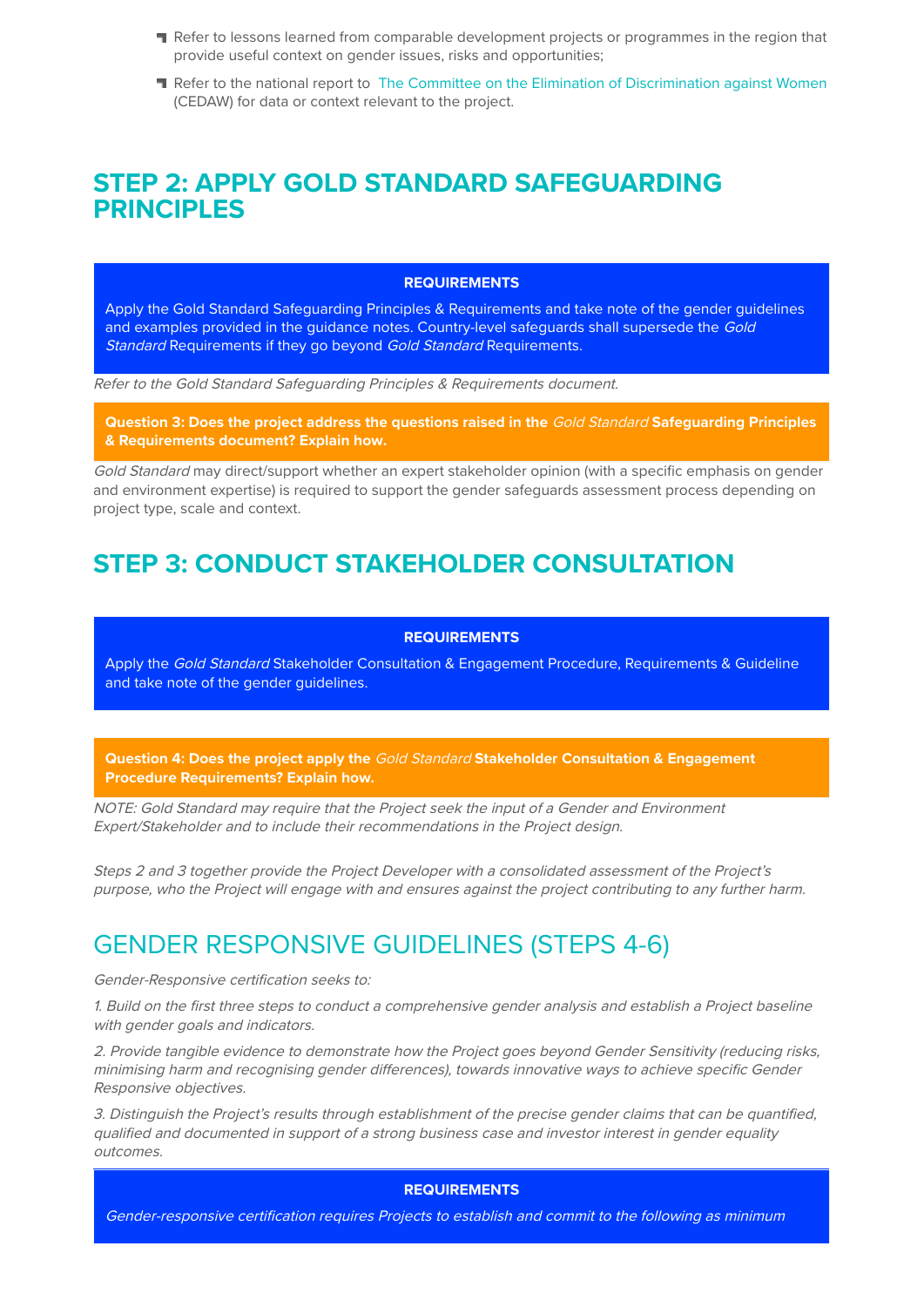#### requirements:

1) The project collects and uses sex-disaggregated data and qualitative information to analyse and track gender issues

- 2) The gender analysis of the project examines:
- The different situations of women and men
- The impacts the project will have on different groups

3) The project's monitoring framework includes gender-responsive targets and indicators to monitor gender equality results against the established baseline

NOTE: Gold Standard may require that the Project seek the input of an Expert Stakeholder and to include their recommendations in the Project design. For projects seeking gender-responsive certification, the Gold Standard VVBs audit teams shall include gender consultants with relevant sector expertise to verify the gender claims of the project.

# **STEP 4: PROJECT GENDER ANALYSIS AND BASELINE DETERMINATION**

Integrate Steps 1-3 into the gender analysis and establish project baseline.

### **WHY IS THIS IMPORTANT?**

Gender analysis is a systematic way to identify context-specific key issues and factors that contribute to gender inequalities. It may consist of primary or secondary research, or a combination of both. It is impossible to integrate gender equality into projects or activities without clearly understanding gender issues within the targeted population. A gender analysis enables project developers to understand the implications of gender on climate change mitigation, adaptation and disaster risk reduction interventions (and vice-versa), and design appropriate interventions that can benefit all members of a community. It also allows the project developers to develop indicators to better assess how initiatives have engaged with or impacted different groups.

Gender analysis explores individual, relational and structural factors, within both public and private spheres, as individuals are likely to experience gender differently, or hold different roles, within different groups or relationships. Gender analysis attempts to answer at least three key sets of questions:

- **EX** What are the gender-based inequalities, discriminations and rights denials in each context? How do these issues intersect with other discrimination factors such as age, ethnicity, disability, class, etc.?
	- **H** How will gender relations influence the effectiveness and sustainability of the project activity or result? How will project processes and activities be designed to reduce inequalities and increase equality?
	- How will the proposed results affect the relative status of women and men? Will they exacerbate or reduce inequalities?

**4.a Develop an applied gender analysis to gather evidence for the project baseline, design and development.**

# **REQUIREMENTS**

Gender-responsive projects require a gender analysis to understand the social, economic and political factors underlying climate change-exacerbated gender inequality, and the potential contribution of women and men to mitigate and adapt to climate change.

Conduct a gender analysis that should, at minimum, explain the following considerations:

**Question 5: How does the Project concept and description actively contribute to climate security and sustainable development in gender-responsive ways? Refer Step 4 (b) below to answer this question.**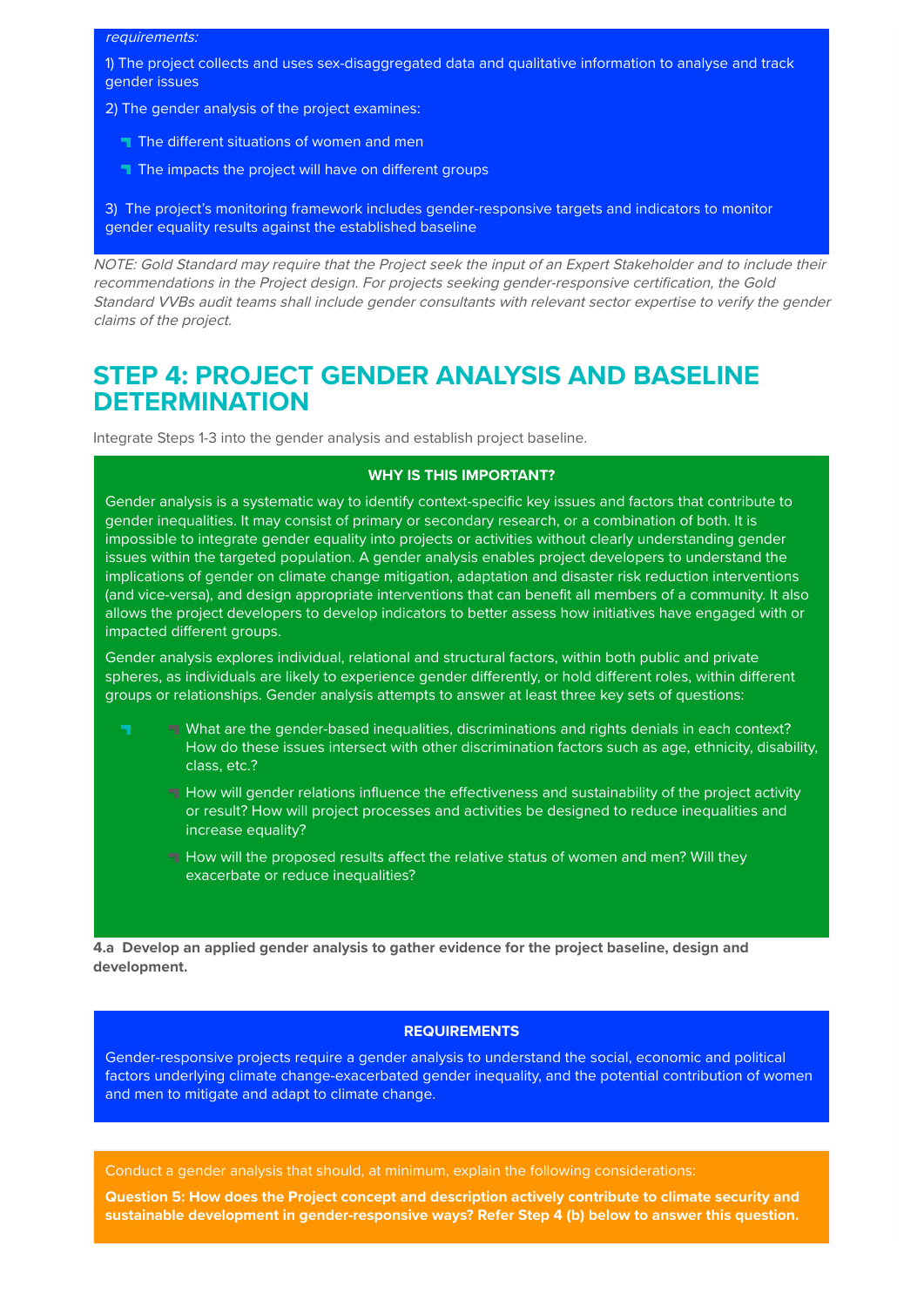**Question 6: How does the Project gender analysis effectively differentiate how men and women, separately and together, contribute to and benefit from climate security and sustainable development? Towards adaptation and mitigation or both?**

**Question 7: Is there a baseline description which includes both gender equality and women's economic empowerment factors? Please provide. This will help in identifying relevant SDG target in step 4 (b) below.** 

Examples of questions to guide Gender Analysis:

- **T** Are there gaps in development outcomes that males and females experience in the areas of human endowment, formal employment, ownership and control of assets and voice and agency?
- Are there design and implementation gaps relevant to the Project goals and/ or key issues such as safety, security, employment and entrepreneurship that affect men and women differently?
- Are there gaps between males and females, especially in light of the relevant country and sector?
- Are the results of stakeholder consultations with men and women and/or NGOs that work with these groups included in the gender analysis?
- Does the gender analysis draw on available and current quantitative and qualitative data?
- **T** Does the analysis consider the potential negative/adverse impact of Project activities, for instance on women's unpaid work, time use, access to income or assets, and risk of gender-based violence?
- **T** Does the gender analysis consider which specific measures can be or have been identified to address gaps?
- **T** Are men and women equally involved in making decisions about the Project actions and goals?
- Are women and men / girls and boys taken equally into account in the target group? How can it be ensured that they derive equitable benefits from the interventions?
- **Do measures need to be taken to ensure equitable access to resources and impacts by disadvantaged** groups (women or men)?
- Are the actions explicitly broken down as such (for women versus men)? How are they distinguished?

# **RESOURCES: To help guide your Gender Analysis and development of Gender Indicators – consider the following:**

- **T** ACDI/VOCA- Gender Analysis, Assessment, and Audit Manual & Toolkit
- **Harvard- Gender Roles Framework or Gender Analysis Framework**
- **T FAO- Socio-Economic and Gender Analysis Field Handbook**
- **T** Gender Analysis in Natural Resource Management | Land Portal
- **T** Gender Analysis for Sustainable Livelihoods and Participatory Governance in Rwanda
- https://www.pacificclimatechange.net/document/gender-analysis-checklist-food-security-and-climatechange-within-programme-or-project
- **H** How to Conduct a Gender Analysis | USAID ASSIST Project

#### **4.b Align the Project with SDG targets**

# **WHY IS THIS IMPORTANT?**

The Sustainable Development Goals (SDGs) make an explicit commitment to gender, both as a standalone goal on gender equality and women's empowerment (SDG 5) as well as a crosscutting theme across the SDGs. SDG 13 on combating climate change aims to promote mechanisms for raising capacity for effective climate change-related planning and management in least developed countries and small island developing states, including focusing on women, youth, and local and marginalised communities.

# **REQUIREMENTS**

SDG 5 seeks to achieve gender equality and empower all women and girls. Gold Standard expects that SDG 5 will be one of the three SDGs that the Project aligns with. Projects can also consider gender related targets under SDG 8 and SDG 10:

• SDG 8: Promote sustained, inclusive and sustainable economic growth, full and productive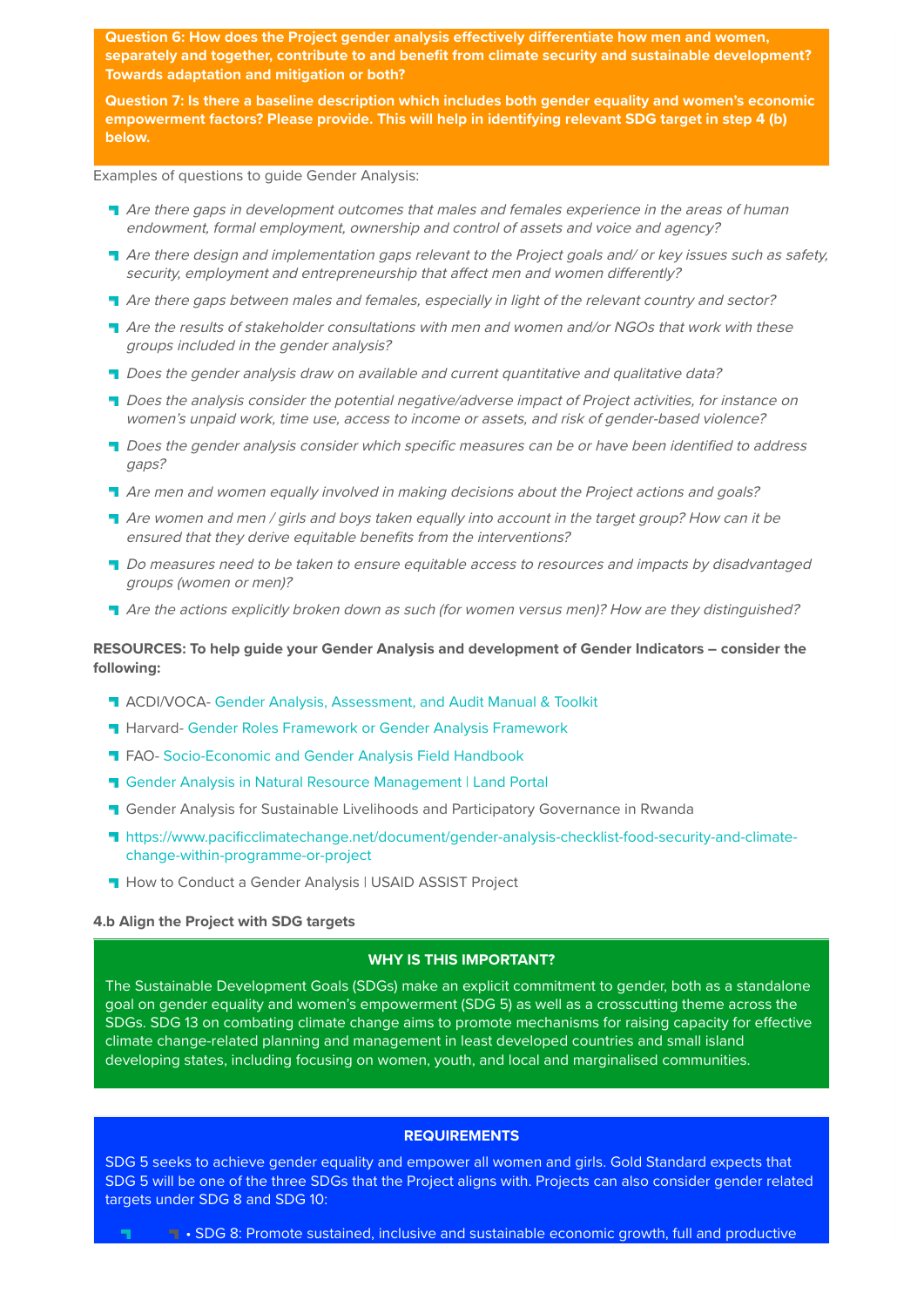employment and decent work for all.

**F** • SDG 10: Reduce inequality within and among countries.

**Question 8: Can the Project address at least one SDG target each from category 1 and category 2? Explain how.**

# **SDG Targets, Category 1:**

- **T** Recognise and value unpaid care and domestic work through the provision of public services, infrastructure and social protection policies and the promotion of shared responsibility within the household and the family as nationally appropriate.
	- **T** Ensure women's full and effective participation and equal opportunities for leadership at all levels of decision making in political, economic and public life.
	- **If** Undertake reforms to give women equal rights to economic resources, as well as access to ownership and control over land and other forms of property, financial services, inheritance and natural resources, in accordance with national laws.
	- **T** Enhance the use of enabling technologies including information and communications technology, to promote the empowerment of women.
	- Adopt and strengthen sound policies and enforceable legislation for the promotion of gender equality and the empowerment of all women and girls at all levels.
	- **By 2030, achieve full and productive employment and decent work for all women and men,** including for young people and persons with disabilities, and equal pay for work of equal value.
	- **By 2030, empower and promote the social, economic and political inclusion of all (within a** country), irrespective of age, sex, disability, race, ethnicity, origin, religion or economic or other status.

### **SDG Targets, Category 2:**

- **T** End all forms of discrimination against all women and girls everywhere. ٣
	- **T** Eliminate all forms of violence against all women and girls in the public and private spheres, including trafficking and sexual and other types of exploitation.
	- Eliminate all harmful practices, such as child, early and forced marriage and female genital mutilation.
	- **T** Ensure universal access to sexual and reproductive health and reproductive rights as agreed in accordance with the Programme of Action of the International Conference on Population and Development and the Beijing Platform for Action and the outcome documents of their review conferences.
	- **T** Protect labour rights and promote safe and secure working environments for all workers, including migrant workers, in particular women migrants, and those in precarious employment.

#### **4.c Raise the bar: gender commitment statement**

### **WHY IS THIS IMPORTANT?**

The project design, goals and outcomes can now build on available evidence of the gender gaps in markets (formal and informal), institutions and households and apply the country-driven approach to close persistent gender gaps. This raises the bar beyond limiting the assessment to re-stating key gender equality gaps. The Project, in understanding and articulating key gender constraints as well as opportunities, will seek to narrow gaps, lift constraints, support opportunities and feed into a more active and engaged dialogue with stakeholders on key levers for sustainable change. The Project goals may also go beyond conventional treatment of gender as pertaining to average women in the country to consider the full diversity of constraints facing women and men as affected by their age, marital status, income levels, ethnicity, physical abilities, locations and mobility.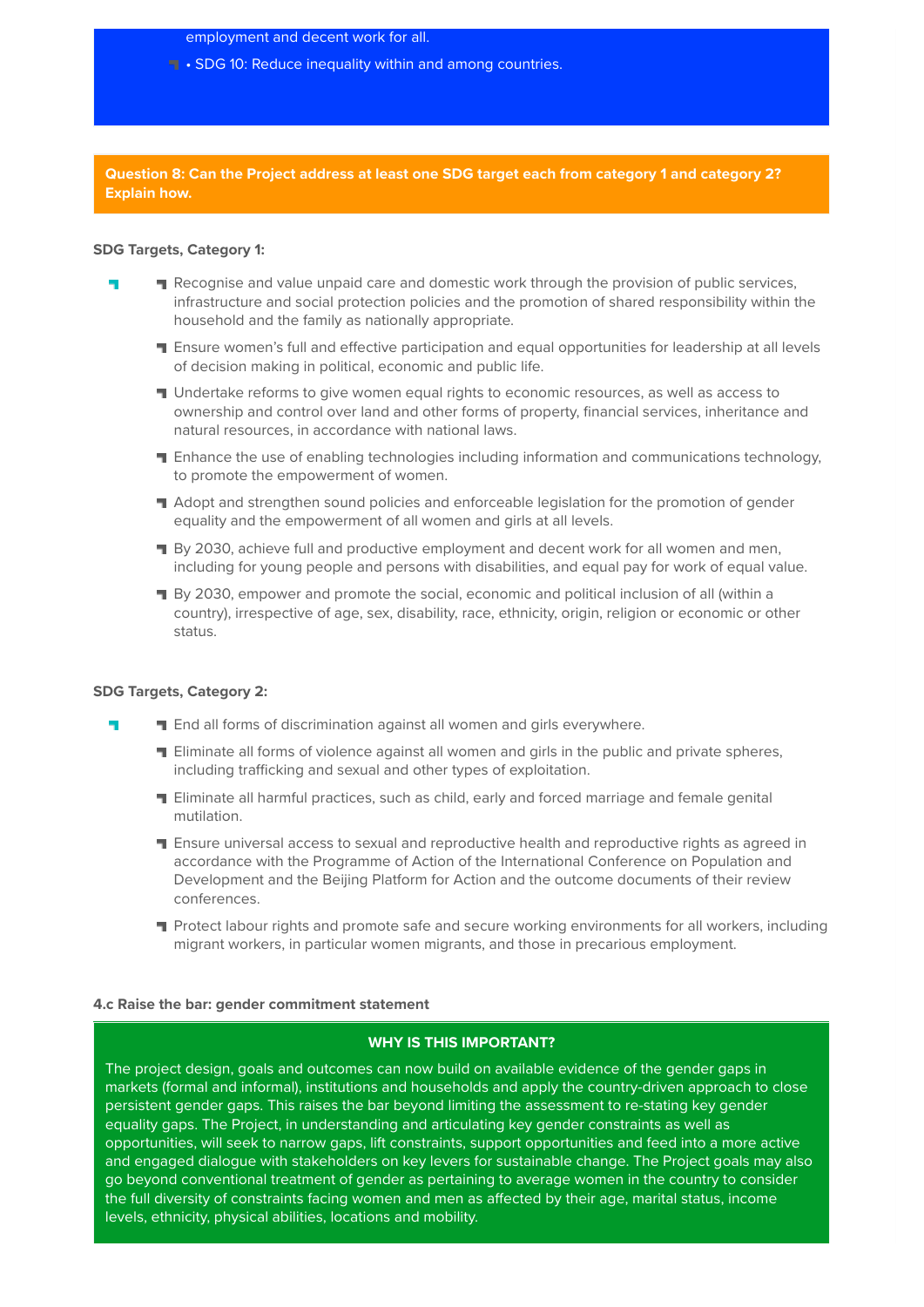**Based on findings, the Project's commitment to gendered actions and Project outcomes shall be defined.**

**Question 9: Can the Project articulate the statement on gender outcomes? This shall be further reflected in the final Project claim detailed in Step 6. The Project statement can include the following:**

- **T** Define which measures are in the overall Project design to achieve gender equality results including the mitigation of negative impacts like reinforcing gender inequalities of traditional perceptions of what is male and female.
- **T** Outline whether and how the Project reduces gender inequalities and/or reinforces gender empowerment, and how this affects the achievement of overall Project objectives. Refer to the chosen SDG target in Step 4 (b) above.
- **List gender indicators pertinent to the Project scope by which Project results will be measured. Refer** to Step 5 (a) below to identify gender indicators.
- **Examples of indicators are given under Step 5.**

# **STEP 5: ESTABLISH GOALS AND MEASURE CHANGE**

**5.a Establish Project gender goals (actions):**

# **REQUIREMENTS**

- $\mathbf{r}$ Select at least one Gender Project Action from tables below to demonstrate compliance to the Category 1 SDG Targets given in Step 4(B) above.
	- Refer to the Economic Empowerment Goals and Social Empowerment Goals in the Tables below.

The economic empowerment goals and social empowerment goals tables below provide guidance to Project Developers on potential gender goals, actions and indicators. Projects will need to demonstrate close alignment to gender goals and choose relevant gender indicators. The list of gender responsive indicators given in tables below is not exhaustive and project developers can propose their own indicators. Realistic project goals need to be set against baselines identified in Step 4 (a) above.

Economic Empowerment Goals Table:

| Economic<br><b>Empowerment Goals</b> | <b>Project Action</b>                                                                                                                                    | Example of gender-responsive indicators                                                                                                                                                                                                                                           |  |  |
|--------------------------------------|----------------------------------------------------------------------------------------------------------------------------------------------------------|-----------------------------------------------------------------------------------------------------------------------------------------------------------------------------------------------------------------------------------------------------------------------------------|--|--|
| 1) Income and<br>expenditures        | Closing of gender gaps<br>in earnings and income<br>generation opportunities                                                                             | Qualitative increase in earning and income<br>н.<br>generation opportunities for both women and men<br>expressed as income ratio of men to women<br>Percentage change in expenditure on purchasing<br>fuel / electricity for household energy needs in<br>women-headed households |  |  |
| 2) Economic assets                   | Closing of gender gaps<br>in asset access,<br>ownership and control;<br>Absolute increase in<br>women's relative control<br>and ownership of an<br>asset | Number/proportion of women with improved<br>ь.<br>access to financial mechanisms (equity investment,<br>affordable loans, etc.) for low-carbon/climate-<br>resilient products and services<br>Evidence of the type of financial incentives used to                                |  |  |
|                                      |                                                                                                                                                          | encourage women's entry into the market for<br>provision of low-carbon/climate-resilient products<br>and services (e.g., finance packages, tax benefits<br>and rebates, subsidies, pilot schemes,<br>partnerships with financial institutions, the private                        |  |  |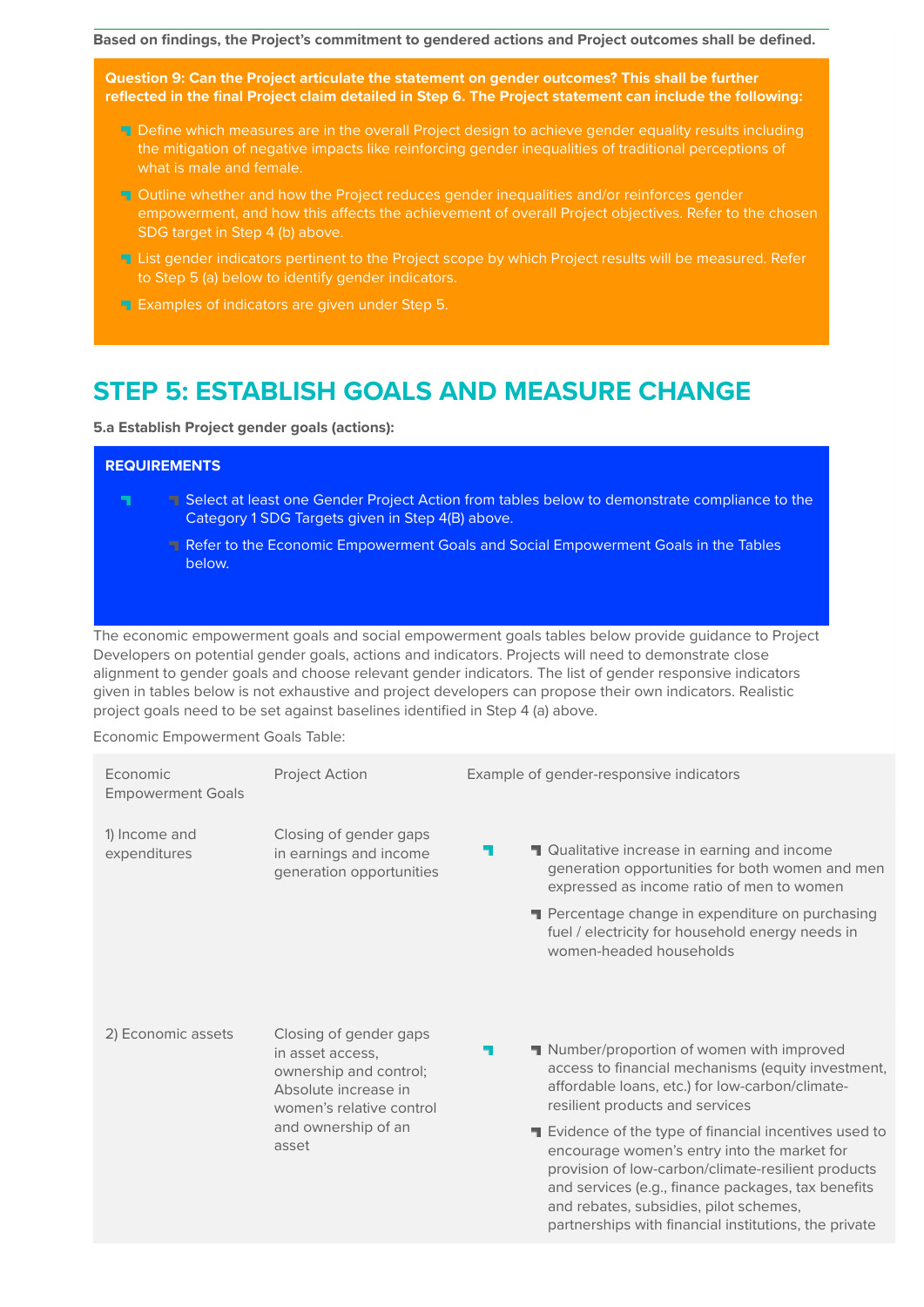| 3) Quality<br>employment                                                                                                                                  | Closing of gender gaps<br>in labour market<br>segregation and paid<br>and unpaid employment                                                                                                                                                           | Quantifiable increase in targeted and diversified<br>۰.<br>employment opportunities for women and men<br>(expressed as a ratio) coupled with support for<br>reproductive responsibilities<br>Number and percentage of women who report<br>time-savings and increased ability to engage in<br>economic activities due to improvements in their<br>own health care, reduced childhood illnesses, etc. |
|-----------------------------------------------------------------------------------------------------------------------------------------------------------|-------------------------------------------------------------------------------------------------------------------------------------------------------------------------------------------------------------------------------------------------------|-----------------------------------------------------------------------------------------------------------------------------------------------------------------------------------------------------------------------------------------------------------------------------------------------------------------------------------------------------------------------------------------------------|
| 4) Education                                                                                                                                              | Closing of literacy gap<br>between boys and girls<br>and parity in enrolment<br>rates in primary,<br>secondary and tertiary<br>education                                                                                                              | <b>T</b> Quantifiable increase in enrolment rates of boys<br>۰.<br>and girls and rates of graduation with relevant<br>skills                                                                                                                                                                                                                                                                        |
| Social Empowerment Goals Table:                                                                                                                           |                                                                                                                                                                                                                                                       |                                                                                                                                                                                                                                                                                                                                                                                                     |
| Social<br>Empowerment<br>Goals                                                                                                                            | Project Action                                                                                                                                                                                                                                        | Example of gender-responsive indicators                                                                                                                                                                                                                                                                                                                                                             |
| 1) Individual and<br>community<br>empowerment<br>including<br>meaningful<br>participation and<br>leadership,<br>stronger social<br>networks and<br>agency | Closing of gender gaps in<br>women and men's<br>participations and leadership<br>and access to networks<br>Closing of gender gaps in<br>leadership positions and<br>decision making at the<br>individual, household,<br>community and political level | <b>T</b> Quantitative indicators that measure targets and<br>quotas for women's participation and leadership in<br>community, including their access to social networks<br>4<br>Quantifiable increase in the percentage of women<br>making decisions on behalf of their families,<br>communities and government                                                                                     |
| 2) Applied skills<br>and training                                                                                                                         | Closing of gender gaps and<br>stereotypes in women's and<br>men's access to applied skills<br>and training                                                                                                                                            | <b>T</b> Qualitative and verifiable increase in women's and<br>men's relative confidence, skills and know-how, e.g.,<br>on appraising investments and developing projects<br>Evidence of the type of incentives designed to<br>recruit women, increase their capacity and provide<br>career development in targeted sector agencies and<br>service providers                                        |
| 3) Secure access<br>to health,<br>reproductive<br>health and rights                                                                                       | Closing of gender gaps in<br>accessing health services and<br>entitlements expressed as a<br>ratio                                                                                                                                                    | <b>T</b> Quantifiable improvement in women's overall health<br>and determination of health rights and service<br>delivery<br>Number of beneficiaries, i.e., people with improved<br>living and occupancy conditions, including women<br>and women-headed households                                                                                                                                 |
| 4) Access to<br>infrastructure                                                                                                                            | Closing of gender gaps in<br>access to infrastructure                                                                                                                                                                                                 | Quantifiable increase in women's control over,<br>decisions in, related skills development and access                                                                                                                                                                                                                                                                                               |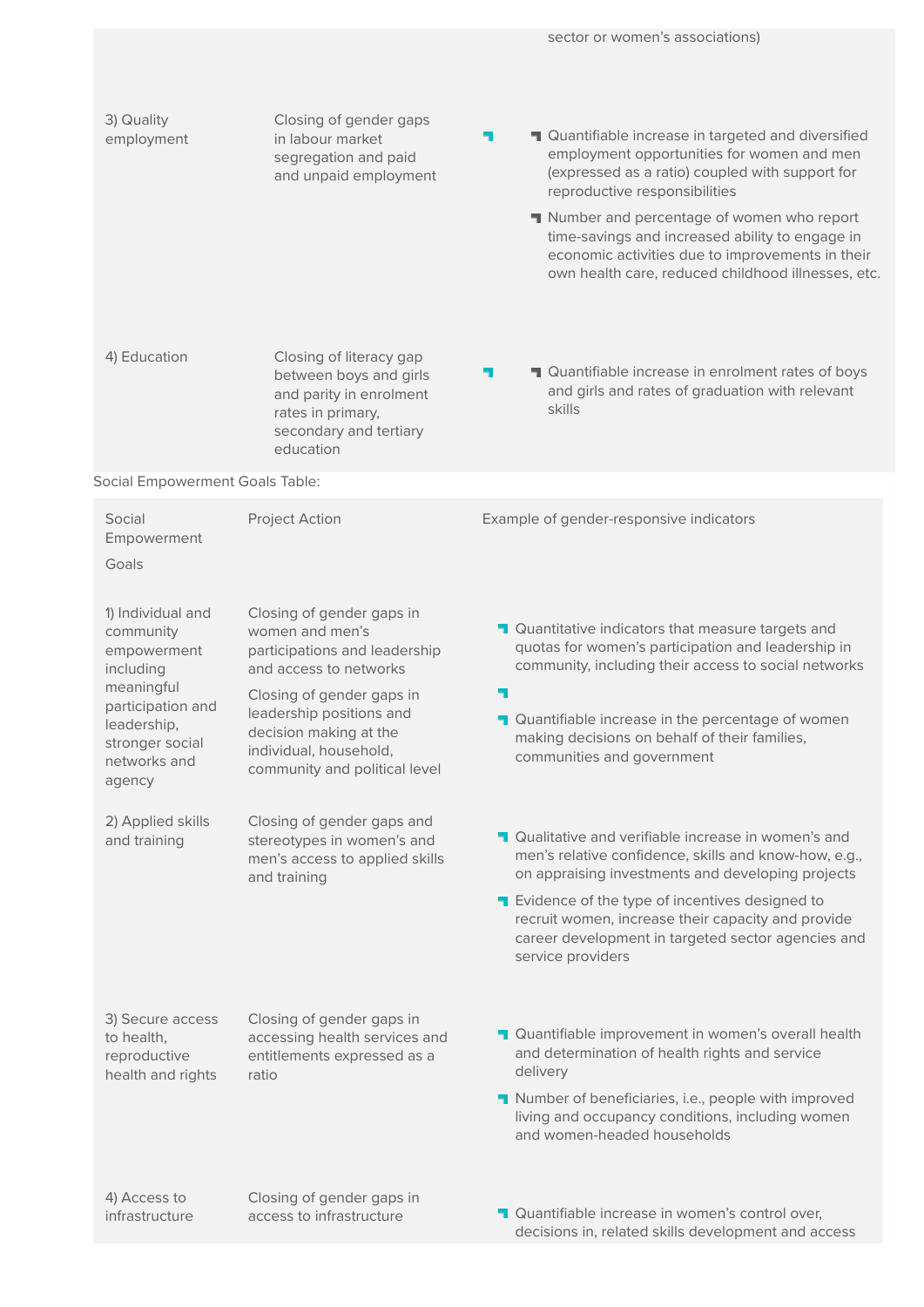

# **5.b Establish meaningful gender performance indicators for the Project**

Gender performance indicators and sex-disaggregated targets can now be incorporated into the Project results framework.

# **WHAT ARE GENDER INDICATORS?**

Gender indicators are established to measure and compare the situation of women and men over time. Gender indicators can refer to quantitative indicators (based on statistics broken down by sex) or to qualitative indicators (based on women's and men's experiences, attitudes, opinions and feelings).

Indicators play a crucial role in the gender responsive process throughout the policy cycle. Quantitative and qualitative indicators must enable ongoing monitoring and evaluation of whether the Project's gender equality objectives are being met and assessing the gender effect of Project activities. If objectives are not being met, it could be essential to re-assess the Project strategy and make amendments to ensure improvements. Gender indicators usually express how distant a certain situation is from gender equality and are usually expressed as gaps, ratios and generally as measures of 'gender inequalities'. Gender-blind indicators are those that do not allow the evaluator to uncover gender differences and gender relations in a society because they are not collected or cannot be collected in a sex-disaggregated way. For example "community participation" is a gender-blind indicator but if collected separately for men and for women, can become a gender indicators.

For example, the Programa Fase de Forestación (PROFAFOR) carbon sequestration project in Ecuador set a minimum plot size at 50 hectares, de facto excluding some smallholders, most whom are women. In Uganda, "the availability of land and capital" of local farmers was a determining factor for participation, forcing smallholders without idle land into making the difficult choice between planting trees for carbon forestry or cultivating food crops. This approach ensures that projects have equal impacts on men and women, or at least do not negatively impact women or reinforce gender inequalities. Gender indicators also explore the nuances of gendered relationships, through things like participation in household decision-making. This goes beyond simple collection of sex-disaggregated data; rather the data point itself has a gendered component.

Economic and social indicators framed by ecological systems need to systematically integrate genderdisaggregated and gender-sensitive data throughout – from needs assessments and baseline indicators to program and Project outcome targets, process, results and impact assessments.

- **Projects may consider how their gender indicators go beyond economic equity and socio-political** empowerment indicators to include climate-relevant environmental and ecological factors, including access to public commons.
- **T** Projects should indicate if any indicators were developed at the ground level in close and continued consultation with communities and women, describing where and how.

As part of Project design, determining which indicators to use from social and economic empowerment goal charts above can have profound implications for Project outcomes. Establishing quantitative criteria alone, for instance, can have the unintended effect of excluding entire constituencies of Project beneficiaries.

The following questions can guide the Project Developer to focus on selecting appropriate indicators.

- Will the Project positively or negatively engage women and men?
	- Will it impose increased time or care burdens on women relative to men?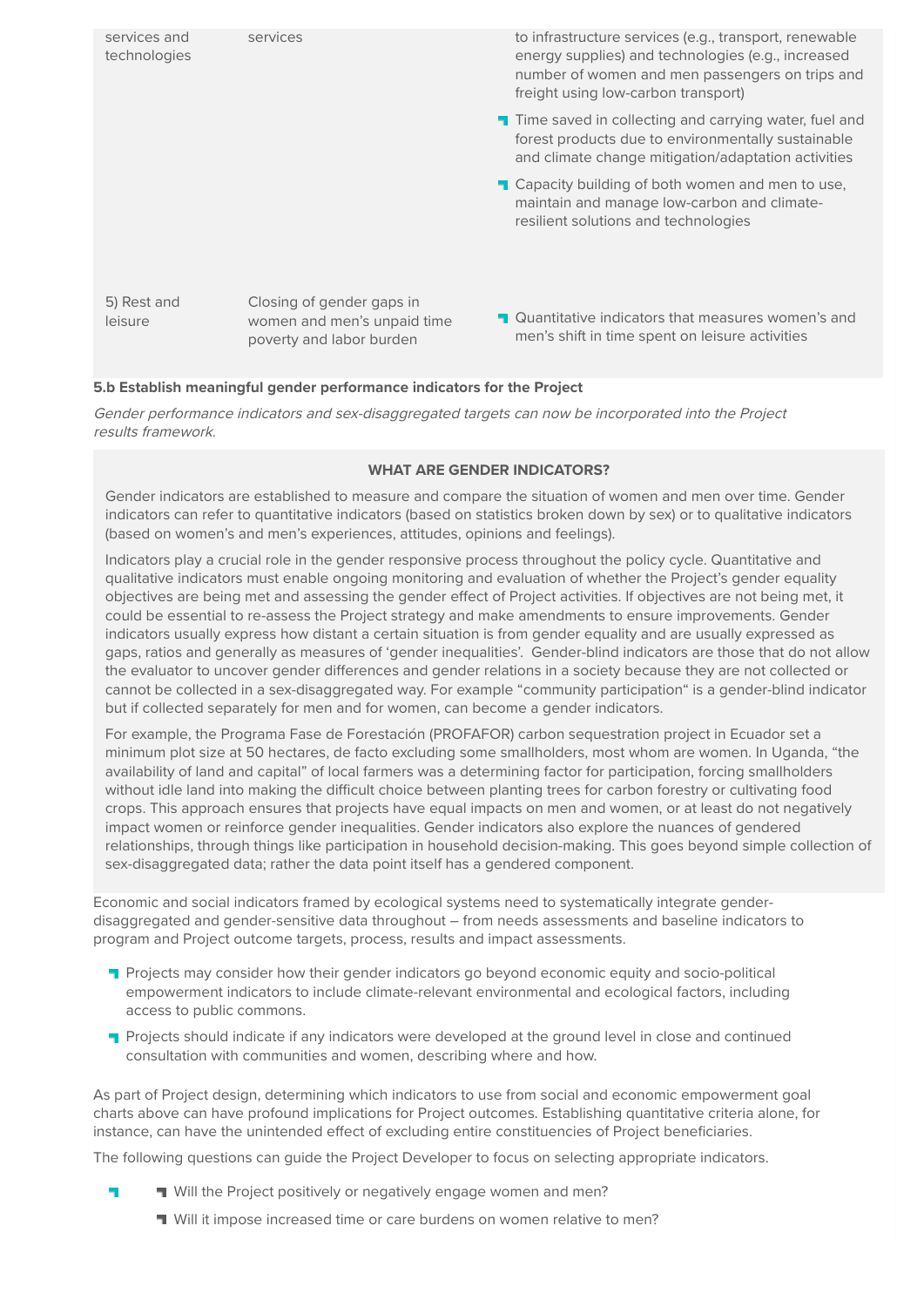- If Is there a process in place to track and verify gender impacts? (positive and /or negative)
- If Is there an improvement in the ratio of women to men engaging in the Project decisions and onthe-ground monitoring?
- If Is there an increased sense of confidence and empowerment among the Project beneficiaries?

# **REQUIREMENTS**

Define Monitoring Parameters for each of the above Gender Responsive Indicators chosen in Step 5(a) above.

Project developers will need to identify relevant monitoring parameters to monitor and evaluate the progress towards equality enabled by the project as reflected in chosen indicator.

## **RESOURCES: To help guide development of Gender monitoring indicators – consider the following resources:**

- **T** The World Bank's PPP website with collated resources across the following sectors: Agriculture, L. Education, Energy, Health, Information and Communications Technology (ICT), Transport, Water and Sanitation. See: http://ppp.worldbank.org/public-private-partnership/ppp-sector/genderimpacts-ppps/sector-specific-materials/sector-specific-materials
	- Asian Development Bank (2013) Tool Kit on Gender Equality Results and Indicators https://www.adb.org/documents/tool-kit-gender-equality-results-and-indicators
	- **T** The Gender Data Portal for the latest sex-disaggregated data and gender statistics covering demography, education, health, economic opportunities, public life and decision-making, and agency, see http://datatopics.worldbank.org/gender/
	- GACC tool see http://cleancookstoves.org/resources/490.html

### **EXAMPLE from ADB (2013) Gender Equality Dimension: Voice and Rights**

Women and men participate equitably in decision making in the energy sector

- 1. Policy making
- 2. Utilities and energy boards
- 3. User groups and committees
- 4. Public consultations on energy infrastructure, efficiency, and technologies

### **Sample Indicators Sample monitoring parameters**

- **Number and percentage of women and men who attend** participatory planning and consultation meetings
- **Number and percentage of women and men in energy user** groups, cooperatives, committees, utilities, or energy boards; and in decision-making positions in these entities
- **Number and percentage of women involved in decision making** on tariff arrangements (including identification of poor and vulnerable households for free or subsidised access)
- Number and percentage of male and female facilitators and field staff working with community groups on planning, consultation, or implementation
- **T** Changes to design, implementation, cost recovery, or maintenance practices due to consultation with women
- **T** Evidence of the number and type of awareness activities on entitlements and standards of energy service specifically targeted at poor women and men

Women's and men's rights are protected, in relation to jobs lost due to the decommissioning of polluting and inefficient energy plants

**Number and percentage of women and men who lost their** jobsNumber and percentage of affected women and men who were retrained, restored their livelihood and income, or reemployed in renewable or clean energy generation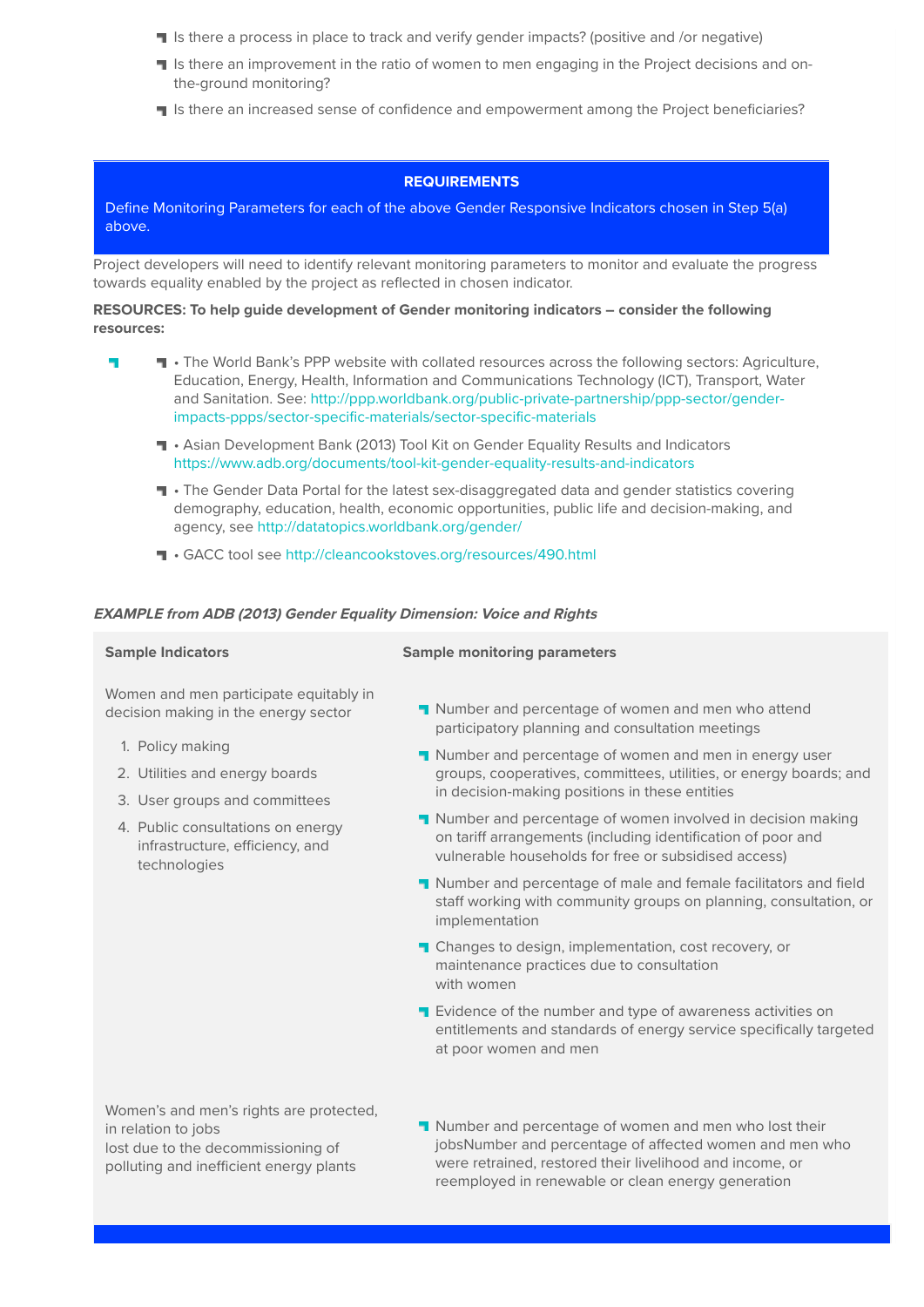### **REQUIREMENTS**

### Project Developers should consider these aspects and establish the Project's key gender indicators.

There are a few cross-cutting qualitative and quantitative issues that gender indicators can address:

- **At the monetary level:** How much money, dollar for dollar, reaches women and girls at the local levels of consultation and how are decisions made around disbursement, use, investment and reinvestments?
- **At the empowerment level:** How many women and how many men are actively involved and engaged in reaching those decisions (about money disbursement, use, investment, and reinvestment) and in acting on those decisions? How many women participate in determining a valid indicator that best captures change for them?
- **At the environmental/ecological level:** How are access points to natural resources that poor men and women depend protected? How are men and women involved in the decisions and actions around stewarding natural resources for future generations?
- **At the gender-differentiated level:** What kinds of gender-differentiated evidence, perspectives, narratives and realities are captured, recorded and learned from as a direct result of their own measurements of progress?

# **REQUIREMENTS**

Track and record changes that the Project can support both in terms of gender-equitable processes and in terms of Gender-Responsive performance.

### **STEP 6: PROJECT CLAIM – GENDER ACTIONS**

# **REQUIREMENTS**

Describe how the Project delivers on its commitment statement (end of step 4) and the proposed Project gender goals, actions and commitments (from step 5).

**Question 10: What gender outcomes can this project realistically claim? Describe in one or two succinct and clear paragraphs.**

#### **Use the following chart to guide your gender self-assessment and Project claim:**

| Gender responsive checklist for project<br>claims                                                                                                            | Yes | <b>No</b> | Partially | Not Relevant |
|--------------------------------------------------------------------------------------------------------------------------------------------------------------|-----|-----------|-----------|--------------|
| 1) The gender analysis of the project<br>examines:                                                                                                           |     |           |           |              |
| The different situations of women<br>and men                                                                                                                 |     |           |           |              |
| The impacts the project will have<br>on different groups                                                                                                     |     |           |           |              |
| 2) The project collects and uses sex-<br>disaggregated data and qualitative<br>information to analyse and track<br>gender issues                             |     |           |           |              |
| 3) Project is designed to meet the<br>different needs and priorities of women<br>and men                                                                     |     |           |           |              |
| 4) The project's monitoring framework<br>includes gender-responsive targets<br>and indicators (refer to page 19 to 22<br>for a list of sample indicators) to |     |           |           |              |